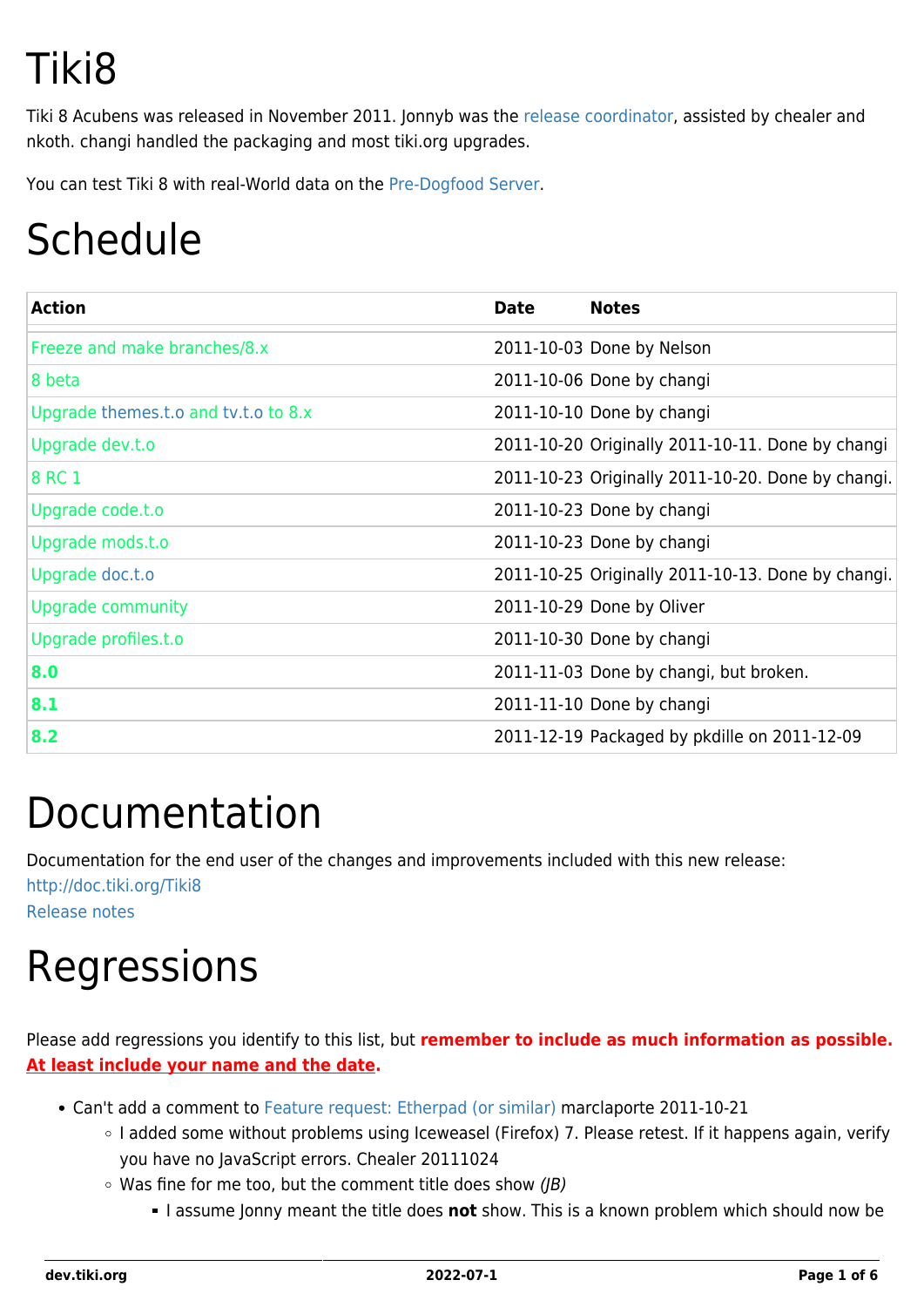fixed. Chealer 20111025

- GUID-named HomePage generation: Has been happening since Tiki 6, can be prompted by perspectives setting HomePages, group home pages and other random "HomePage missing" events (have tried many times to fix it - JB)
	- o I would appreciate steps to reproduce. Chealer 20111021
- Mobile version gives blank page in Chrome for Windows with r38085 tested by marclaporte, other browsers are OK
	- Tested here: <http://demo.tiki.org/mobile/tiki-index.php?page=Community>
	- Unable to reproduce, either with Chromium under Debian or with Chrome 14 under Windows XP. Which Chrome versions did you try? Chealer 20111018
- Either switch off or fix **codemirror** please? (jb & xavi) For instance:
	- $\circ$  linewrap is essential for Tiki i think (try this page for instance). Done in 8.x r38810
	- o full screen edition is not shown properly (jhust using half the browser window, using FF 7.0.1) Done in 8.x r38815
	- o full screen edition doesn't show the "preview save cancel" buttons. Using FF 7.0.1. Try with this page. Done in 8.x r38816
	- o side module zones show/hide Please Explain
	- o highlight characters (in Safari) goes weird (seems to add some left padding which looks like extra characters) Done in 8.x r38818
	- o preview update on textarea blur Done in 8.x r38819
	- CodeMirror is already disabled by default. Is this really a regression? Chealer 2011-10-29
	- o As of 2011-11-15 in dev.t.o (this page, for instance), code blocks show double scroll bars. Avoid this conflict while keeping the bar auto-showing up when needed in the case when codemirror is off. Xavi. This was fixed sometime back
- user tracker shown at registration time stopped recording items after ugrade from 6x to recent 8x s n (2011-10-29). xavi
	- Please verify that this is not just a Tiki 7 regression. There is [one that sounds similar](https://dev.tiki.org/Tiki7#Blockers). Chealer 2011-10-30
	- $\circ$  Should be fixed in r38684 nelson 2011-11-03
	- $\circ$  still reproduced the issue with r38772. 2011-11-10. :-/. Xavi
- intratiki messaging nowadays does not include the username of the message writer in the copy of the message received at the email box of the receiver. Xavi. 20111110.
	- Unable to reproduce. Chealer 2011-11-10
- Tracker field "Page", doesn't get automatically feeded since upgrade from 6.x to 8.x. Xavi. 2011-11-13
- Tracker "Quick Export. (Produce a CSV with basic formatting)": is not usable. No place to click that does anything. Tracker item dump export used to work fine in 6.x. Xavi. 2011-11-15. Fixed by sylvie: it was a usability issue (no button to export was shown).
- Tracker Export with default values produces some csv file which can't be used to import them back into tiki. (that used to work like a charm in 6x). Xavi. 2011-11-15. Error shown on white page is:

Fatal error: Call to a member function handleSave() on a non-object in /path/lib/trackers/trackerlib.php on line 1673

- $\circ$  Fixed by sylvieg, even if the issue now is that new items don't replace old ones.
- tracker import items: items don't get replaced with the new data for the old itemIds. Xavi. 2011-11-20 Fixed by syvieg in r39055.
- Comment titles no longer show (they can still be entered). Chealer 20111024 (r38458)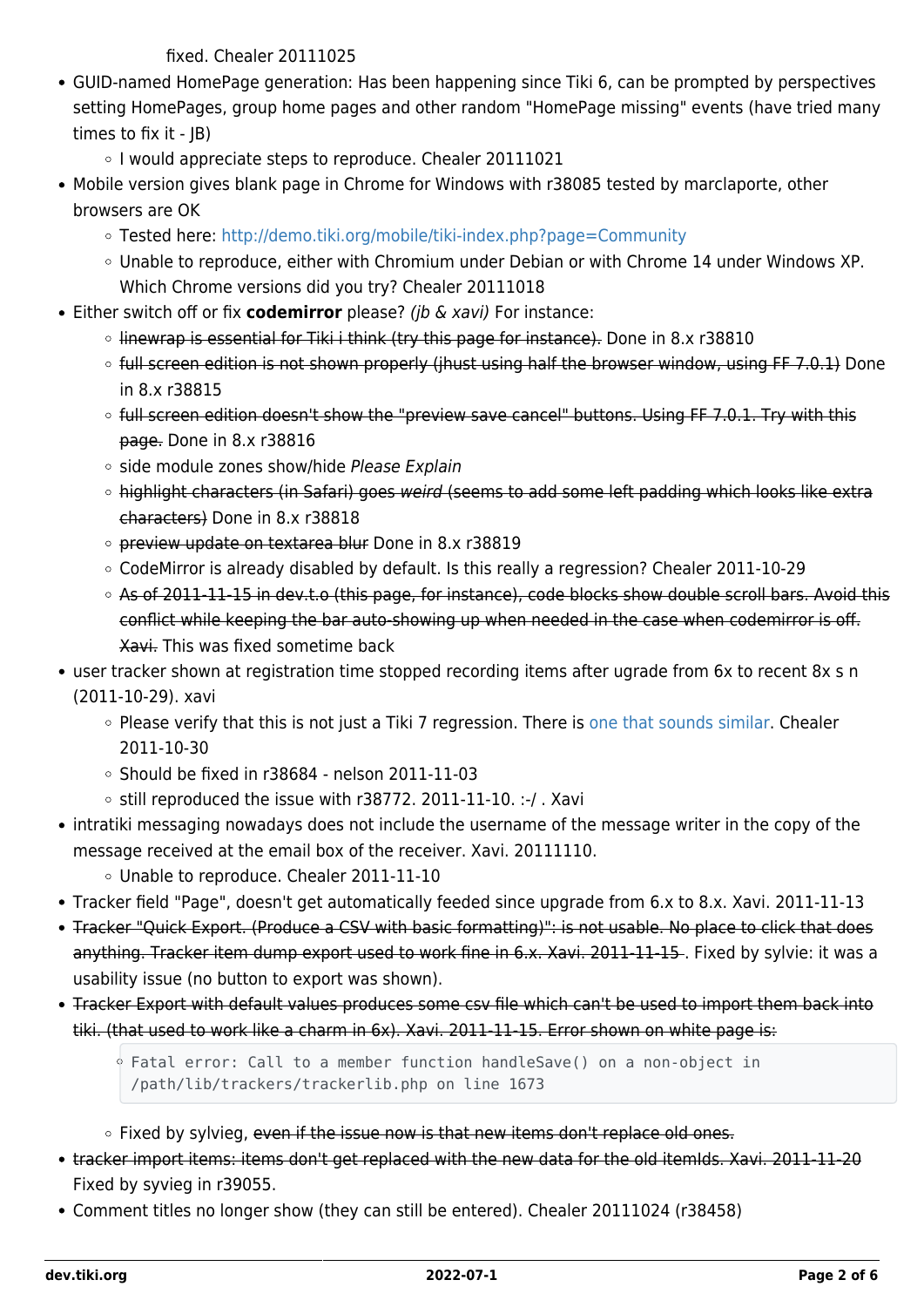- $\circ$  Should be fixed in r38487 (JB)
	- Comment titles now do show, however, a meaningless number now also shows for comments that have no title... Chealer 20111025
- Comment moderation is partially broken. Messages warning the user before and after posting a comment needing moderation do not appear anymore. r34751 regression. Chealer 20110824 (r36462)
- Comments can no longer be edited (the normal icon to do it next to the removal icon no longer shows). r34751 regression. Chealer 20111024 (r38462)
	- $\circ$  Seems like it's not been written for the new "service" based comments system, non trivial (*JB*)
	- Not complex to write, but there are plenty of concerns related to comment editing, which can break conversations.
	- Particularly problematic as comments cannot be previewed.
- Accessing a comment from tiki-list comments.php or from the since last visit new module no longer brings to it directly (only brings to the object commented, but not to the right position in the page). Chealer 20111024 (r38462)
	- Should be fixed r38505
		- No change here (although that does fix another problem). Chealer 2011-10-26
- Comments can no longer be previewed. Chealer 2011-11-19
- CAPTCHAs (when reCAPTCHA is disabled) in comments do not change when the code is mis-typed, and attempts past the second one always fail regardless of the input. This is rooted in a Zend bug reported as [#ZF-12379.](http://framework.zend.com/issues/browse/ZF-12379) Chealer 20120821
- Trying to regenerate CAPTCHAs (when reCAPTCHA is disabled) for comments fails (clicking "Try another code" has no effect). Chealer 2012-08-21
	- Fixed by r42625. Chealer 2012-08-21
- reCAPTCHA is unusable (the error "Empty captcha value" appears when trying to post, but no CAPTCHA is shown). Chealer 2012-08-24
	- Persists in 2012-08-22 trunk. The Google script supposed to load recaptcha.js appears to be broken. The statement document.write('<scr'+'ipt type="text/javascript" s'+'rc="' + RecaptchaState.server + 'js/recaptcha.js"></scr'+'ipt>') doesn't seem to run. Chealer
- Tracker item changes email notifications do not include the Subject field's value in the email subject anymore in simplified e-mail format. Chealer 20111026
	- $[+]$
- Time sheet profile on Tiki8 r38056 (Xavi): when an error is produced in a text field with some validation, values are lost when the form is shown to the user indicating that some field is incorrect.
	- To reproduce, add "3h" instead of just "3" (for instance) at the field: "Amount of time spent (Please indicate total number of hours, in decimal format. Ex.:  $2h30 = > 2.5$  )"
		- I don't know how/where the validation is performed, since there is no validation set for that field type at the field definition.
- Export sheet (tiki-export sheet.php?sheetId=1) produces blank page after upgrade from 6x (proposals, r37762) to 8x (r38056). Xavi
	- $[+]$
- Mysterious disappearance of tracker field. Tends to happen when creating many new fields/making many field changes. Seems to be the first/early field that is the one being deleted. Solution when it happens is to create a new field and change the fieldID to the old one in the database so that old data can be accessed again (not a fix that normal users can do). Nelson 20111012, confirmed that it happens by Jonnyb
	- Been keeping an eye open and trying to reproduce for a few days now. Nothing mysterious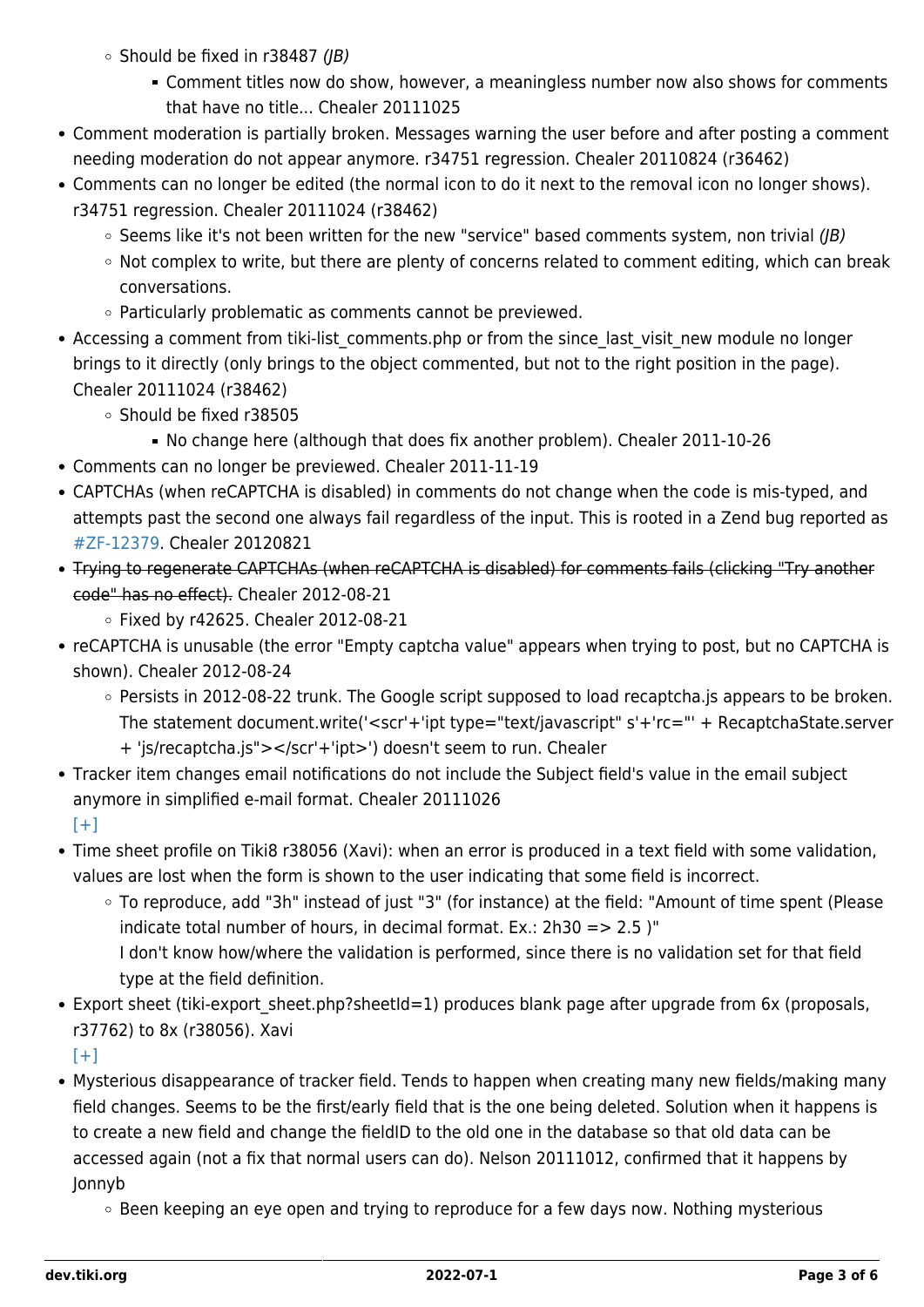happening. I don't see how this can stay on a blocker list unless there are steps to reproduce.

- [Section edit fails and loses page content](http://dev.tiki.org/tiki-view_tracker_item.php?trackerId=5&itemId=4002) Obviously, it depends on the page, if it is difficult to reproduce, Jyhem could not provide a reliable example page.
	- $\circ$  Please provide either a test case or evidence that this is a regression. Chealer 20111025
	- This may not be a new issue. Section edit can fail on some pages, just like plugin edit.
- Warning of Page alias duplication at posting time dissapeared, while it was working fine in 6.x. Reproduced by Xavi on doc.t.o on Oct. 28th 2011, (therefore, on 8x), [in this edition](http://doc.tiki.org/tiki-pagehistory.php?page=Adding+fields+to+a+tracker&history_offset=1&diff_style=sidediff&diff_style=sidediff&show_all_versions=y&compare=Compare&newver=32&oldver=30&tra_lang=sq&paginate=on&history_pagesize=50).
	- That alias "TrackerFields" or "Tracker fields" was present at that time on page "Tracker field types" (as you can see [here\)](http://doc.tiki.org/tiki-pagehistory.php?page=Tracker+Field+Type&source=14), but no warning was shown.
	- Unable to confirm regression. Got no warning under local 6.x r38535. Aliases all link to one of the pages with that alias. Chealer 2011-10-28
- Wiki paragraph formatting preference behaviour changed so that blank lines are not shown for settings that allow wiki edited and WYSIWYG edited pages to co-exist on one site. Geoff 2011-10-11 see development list for more details.

 $[+]$ 

- Tracker Image field type fails to have the image uploaded if image is bigger than the maximum size allowed by tracker field definition. Xavi. Still in 2011-12-10. r39138.
- Hotwords (also in 6.x) parsed to links not only as standalone words but inside URLs too breaking the links (luci)
- Tracker item history is not saving (or at least showing) values from changed fields. Using r39062, Xavi, 2011-12-07. Example, after I changed some content at the description (text area) field of an item:
	- o [http://club.iesbarcelona.org/tiki-tracker\\_view\\_history.php?itemId=169](http://club.iesbarcelona.org/tiki-tracker_view_history.php?itemId=169)
- Tracker field **attachment**: Description of the field can't be changed as usual (pre-8x) by editing the field. Other fields can have their description changed with no problems, but attachment can't, it seems. Using r39062, Xavi, 2011-12-07.
	- Workaround: exporting and importing the field (keeping itemId) works, but it's not intuitive and requires many more clicks and knowledge about Tiki, so not easy for novice tiki admins. Xavi.
- Tracker field **user subscription**: missing the field to allow "**Prepend the maximum amount of** subscribers to the field value if such a limit is desired.", at the Options for User Subscription". Using r39062, Xavi, 2011-12-07. Example:

[http://club.iesbarcelona.org/tiki-tracker-edit\\_field?trackerId=3&fieldId=30](http://club.iesbarcelona.org/tiki-tracker-edit_field?trackerId=3&fieldId=30)

### Possible regressions

- wiki syntax for box. See weirdness here: <http://dev.tiki.org/WishList+Team>
- The comments count for objects (like tracker items and wiki pages) is not showing anymore. For example, on a wiki page, the comments button now says "Comments" where it used to say "10 comments". This may be a conscient feature regression which may just be worth documenting. Chealer r38306 20111015
- The form to type a comment does not show immediately anymore after pressing the Comments button, one also needs to click Post a new comment. Chealer 20111025
- doc.t.o/mobile through android browser or opera mini: page shown by default with mobile version, and clicking at the link to switch to normal version still shows mobile version. 2011-11-01. xavi
	- $\circ$  Is there evidence that this is a regression? Chealer 2011-11-02
	- Xavi: unsure, since I didn't try Tiki7, but heard people apparently using jquery mobile in tiki with no problems. move to other section if not a serious regression from 7.x, if you (anywone) wish.
	- Xavi: confirmed this in one tiki of my own using 8x r39003, as well as in doc.t.o recently: clicking at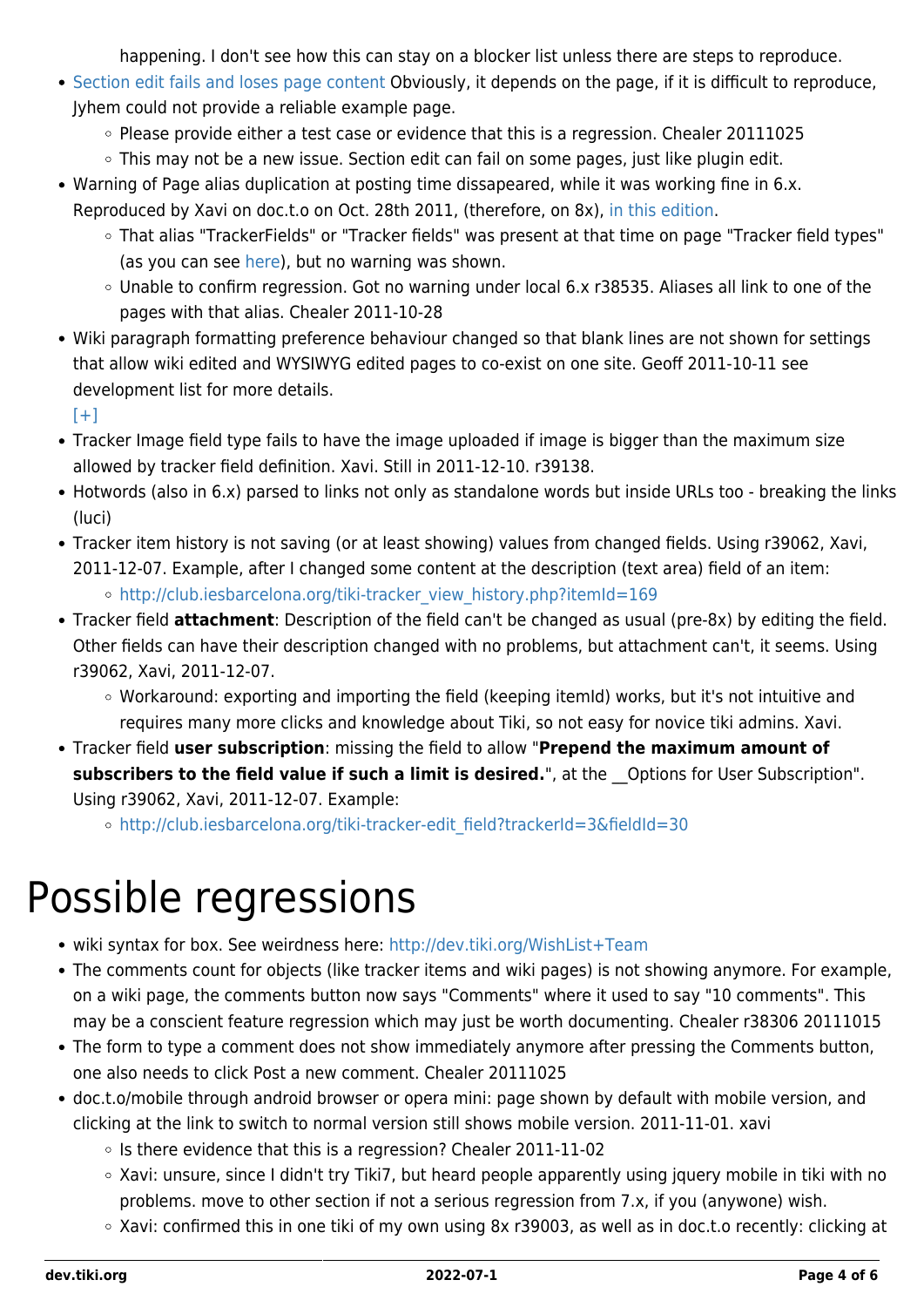### Todo

Please add things that need to be done to this list, but remember to include for each item an owner who can be contacted to check the status.

Update profiles. As of 2011-10-25, none of the featured profiles are listed in Acubens. Item added by Chealer

All featured profiles updated by Pascal St-Jean. Chealer 2011-10-29

- Teach Tiki about LTS versions for the automatic version check feature -> [Update notifier](https://dev.tiki.org/Update-notifier)
- Reflect [changes to tracker item permissions](http://doc.tiki.org/Tiki8#Tracker_Permissions) in permanent documentation. Item added by Chealer on 20111017
- Move remaining things to modules (like logo, site title, etc) (Jonny)
- Improve, expand [HTML5](https://dev.tiki.org/HTML5) implementation (details on HTML5)
- Document the introduction of OpenStreetMaps support on tiki-admin.php?page=maps (currently all geared towards MapServer)
- AJAX on by default (proposed by Xavi and others, instead of removing the option to disable it, as proposed by Chealer): In any case, somethihng needs to be done, if we don't want to leave it as is.
	- There used to be issues with AJAX on in some features (in modern and FLOSS browsers, etc) , and when feature ajax was off, those feature worked as expected. So +1 to work in the direction to make AJAX an internal feature and therefore, remove the option to disable it, but not yet. It seems wiser to setup AJAX to enabled by default in Tiki8.x (and if you want, enabled by the upgrade process in upgrades to 8.x), and only remove the option to disable it in Tiki 9.x
- Codemirror: when Highlighter is toggled off in real time before editing a wiki page (nice!), your edition is lost when you press to "preview" or "save" (not nice :-/ ). Using r39062, Xavi, 2011-12-07.
	- Reproduced here: <http://club.iesbarcelona.org/tiki-editpage.php?page=Welcome>(request access to Xavi if you can't reproduce it elsewhere).
	- $\circ$  It can be easily reproduced in dev.t.o, for instance (Xavi, 2011-12-07):
	- <http://dev.tiki.org/tiki-editpage.php?page=WishList>
		- 1. Edit the WishList simple wiki page
		- 2. Click at Toggle Highlighter
		- 3. Change one of the items in bullet points from 1 to 2 asteriscs, for instance, and click at preview, or at add comment. Your edition is lost, and the content previewed or saved is the old one, without your changes.

## Dogfood

As soon as branch8 is used, make [Community Worldmap](http://tiki.org/Community%20Worldmap) with [Open Street Maps.](http://doc.tiki.org/Open%20Street%20Maps)

### Nice to have

- Resolve tags advanced vs expert vs framework (Marc)
- [blue.box](https://dev.tiki.org/blue.box) (Robert) pushing to Tiki9
- Tracker permissions cleanup (LP)